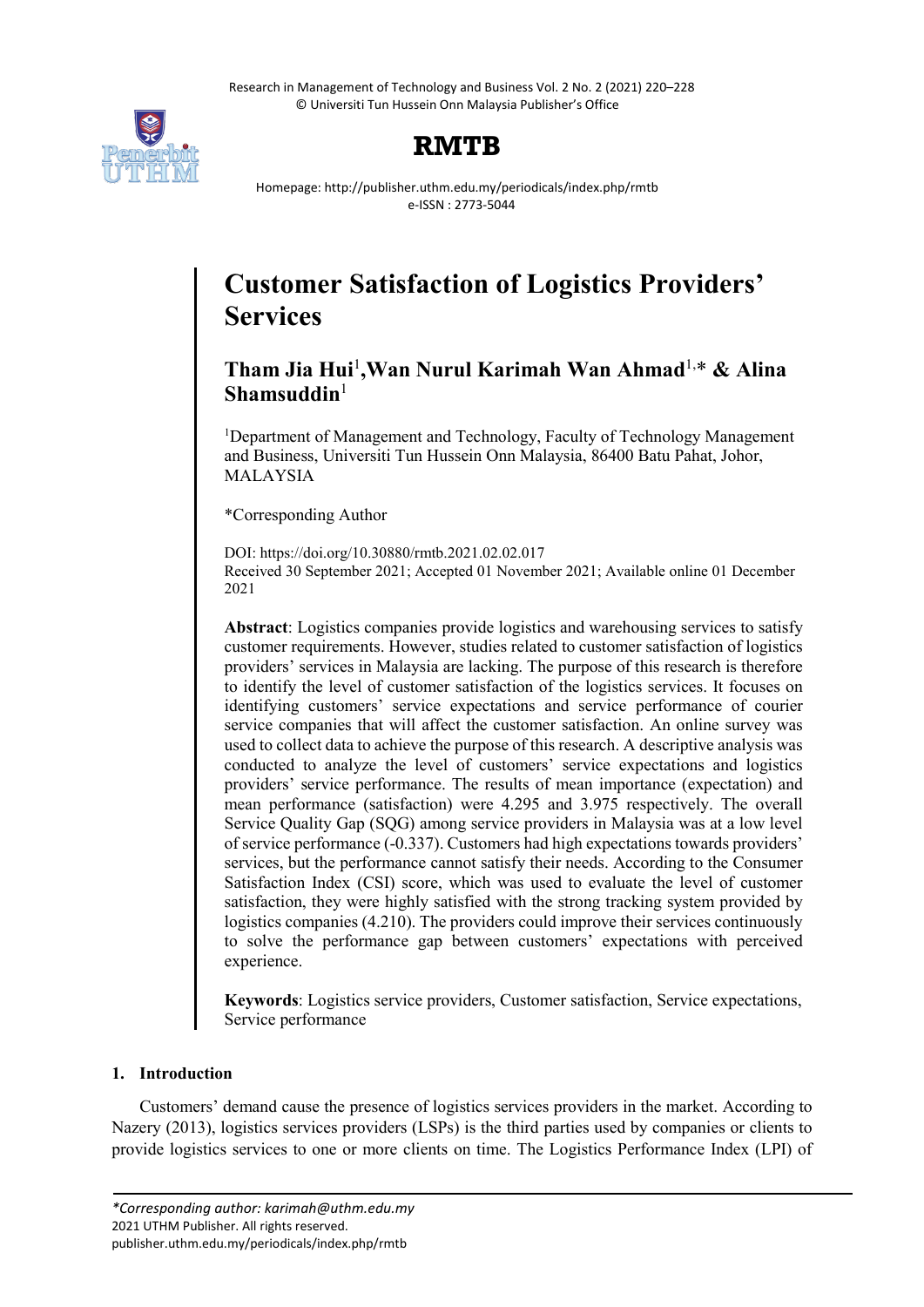Malaysia in 2014 is at the overall rank of 25 but in 2018 it plunged to overall rank of 41 because of the infrastructural development was decreasing (Swamidass, 2018).

Some challenges are faced by the logistics industry in Malaysia. For example, driver shortage, overuse of non-compliant trucks and the absence of a common CIQ (customs, immigration and quarantine) transit centre (Gonzalez-Cruz, 2015). These challenges will affect the service quality provided to the customers and their satisfaction towards the company. This is because most of the logistics companies that lack resources cannot fulfill the market demands in the advance of e-commerce sector (Gonzalez-Cruz, 2015). Logistics industry is important to the economic performance according to the government. The logistics market of Malaysia is expected to increase in the future and will have the new players entering the market. The existing players should adopt the logistics service strategies to compete with new players and increase revenue share (Litvinenko & Aranskis, 2014).

The focus of this study is logistics providers' services to achieve customers satisfaction. This research investigates the level of customers' service expectations, logistics providers' service performance and customer satisfaction of the logistics services. Such studies are needed as the previous studies about customer satisfaction on logistics providers' services was lacking (Chen & Tsou *et al*., 2016). According to the previous studies such as Meng *et al*., (2010), Valaei *et al*., (2016), and Park *et al*., (2009), service expectations of the customers and service performance of LSPs were hrough six criteria which consisted of accuracy, convenience, economic efficiency, responsiveness, safety and tangible. Customer satisfaction will be affected by services of providers in terms of different attributes consisted in the criteria.

Various issues identified by the Malaysian industry players such as lack of skilled and trained manpower (Derfuss & Eller, 2017). The forwarding agent operators who do not have basic training in logistics only based on their experience, so the solutions provided to the clients were not proactive. Besides that, lack of research and development (R&D) of the industry (Derfuss & Eller, 2017). The field still under researched, where practitioners and academics are aware the increasing importance of Malaysia logistics and supply chain. Logistics service providers in Malaysia also lack of new technology in their business process improvement (Glenn, 2018). The providers without new technology cannot survive longer in the market when they cannot satisfy customer demands in the right time (Glenn, 2018).

The scope of this research will particularly focus on the studies of customers' service expectations and service performance of courier service companies such as PosLaju, GDex, ABX Express and others that will affect the customer satisfaction.

#### **2. Literature Review**

Logistics management plays an important role to fulfill customer demands and achieve their satisfaction by planning, provides movement and storage of goods and services from an origin to the destination effectively (Helsinki, 2016). A good logistics management can help the logistics companies reduce their expenses and improve customer service (Asfour & Haddad, 2015). Various elements involved in logistics management such as selecting the suppliers which have the ability to provide transportation facilities, finding out the most qualified delivery method, picking the most effective lines for transportation and handling related processes through IT resources and software (Asfour & Haddad, 2015). However, the wrong decisions in logistics management will cause multiple issues such as dissatisfaction of customers when the deliveries are delayed, damage of goods because of careless transportation and others (Palani, 2016).

The service performance measures can make sure that to fulfill the customer satisfaction reliably and continuously as it assesses the current performance of the service (Balaji, 2015). The courier service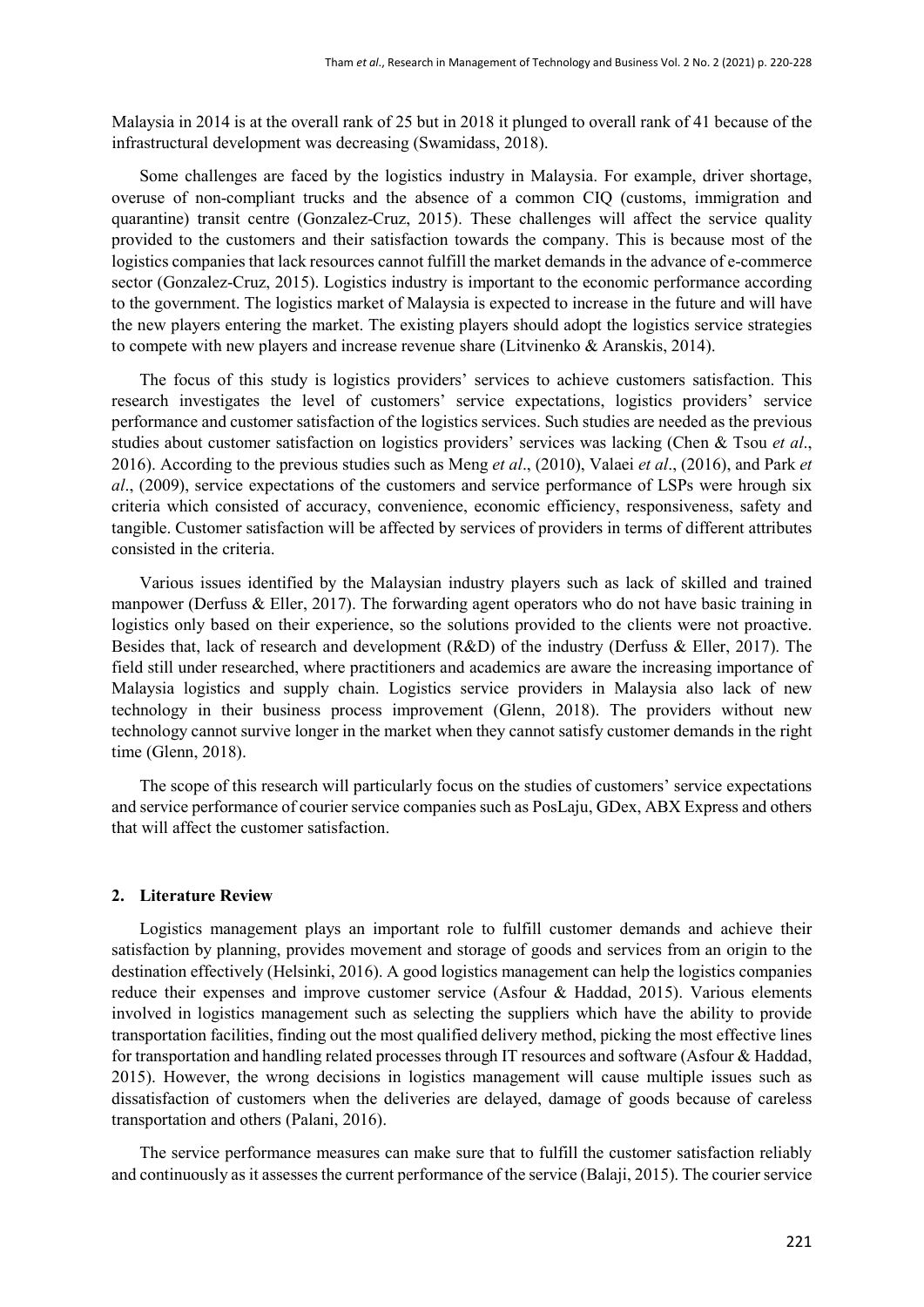companies should have excellent logistics service performance to gain their revenue and profit now and in the future (Ellinger, 2014). According to Stank (2016), customer satisfaction can be increased through the improvement of logistics service quality. According to Vickery & Innis *et al*. (2015), there is a strong relationship between the logistics services' operational elements with customer satisfaction in terms of delivery speed, delivery reliability, product condition and product availability. Meanwhile there is also a positive relationship between the relational elements with customer satisfaction in terms of responsiveness and communications (Vickery *et al*., 2015).

There are many attributes of logistics services which can be used to evaluate the logistics providers' service performance through the criteria which consist of tangible, convenience, economic efficiency, safety, accuracy and responsiveness (Meng & Zhou *et al*.,2016; Park *et al*.,2019). According to Meng & Zhou *et al*. (2016), the criteria of tangible indicate the personnel attitude and facilities of the LSPs. The criteria of convenience indicate the easiness booking and tracking, coverage and schedule of LSPs. Meanwhile the economic efficiency criteria indicate the dimension of price such as the rate structure and the level of price charged by LSPs and others. Safety criteria indicate the product safety of items or parcels that want to be delivered by LSPs. According to Park *et al*. (2019), accuracy criteria indicate the accuracy of time and address of shipment while criteria of responsiveness indicate logistics service providers' customer service. The excessive time, cost, performance losses or organizational disruption should be avoided to achieve the service performance (Upton, 2015).

One of the previous studies by Daugherty and Ellinger (2018) in an industrial setting about the relationships between logistics service performance with customer satisfaction found that logistics performance of relational, operational and cost had a positive relationship with customer satisfaction. Besides that, a study by Rao (2011) about electronic logistics service quality (e-LSQ) and its effect on purchase satisfaction of the consumers. They found out physical distribution service quality (PDSQ) in terms of lead times and time windows besides price impacted to consumer's purchase satisfaction.

#### **3. Research Methodology**

This study used quantitative method involving survey questionnaire to collect numerical data from the targeted population. The data were analyzed using descriptive analysis and inferential statistics. For this research, the researcher used the simple random sampling which consisted in probability sampling. According to MCMC (2019), there are about 16.6 million e-commerce users in Malaysia. Therefore, the sample should be taken was 384 in this research (Krecjie & Morgan, 1970).

This research used a set of questionnaire for data data collection, which were distributed among customers of courier service companies in Malaysia. Each set of questionnaires divided into three segments. The demographic factors were the focus of Part A of questionnaire that consisted of gender, age, employment, area living and others. Part B consisted of measurement questions related to the scale of the customers' service expectations of logistics service providers. Followed by Part C about the service performance of logistics service providers.

The primary data of this research were obtained through distributing the questionnaire via social media websites which consisted of WhatsApp, Facebook and Facebook Messenger to the customers who use the courier service companies. Secondary data is a data obtained from other researchers' studies, surveys and experiments. The researcher utilized SPSS (Statistical package for the social sciences) software to analyse the data collected from the respondents in this study. By using SPSS the researcher can save time as the results in tables and graphical chart gave a clear form of analysis data. The researcher used the demographic analysis to examine demographic data. Besides, descriptive analysis was used to evaluate the mean, standard deviation (SD) and central tendency of measurement items in this study.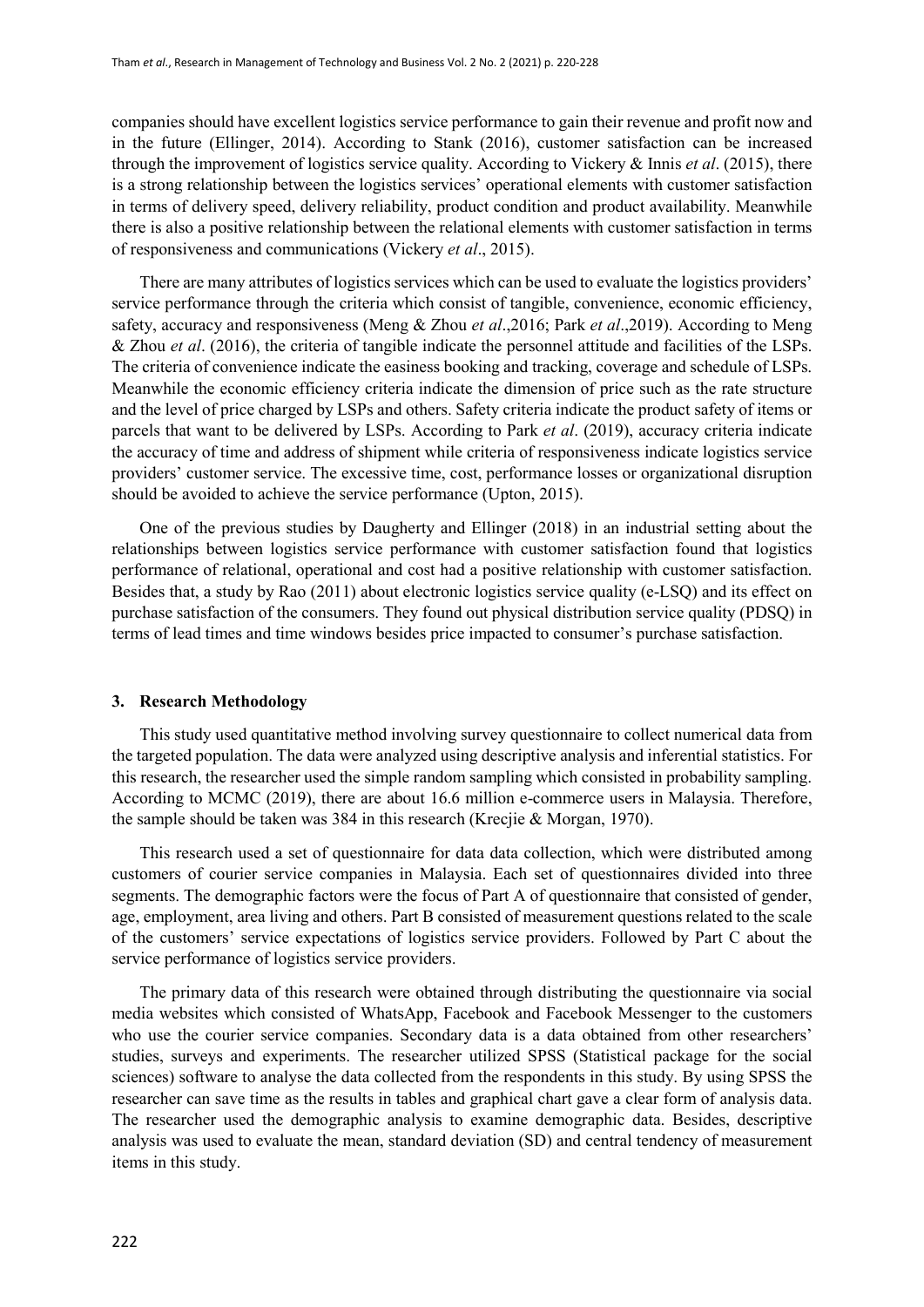# **4. Results and Discussion**

The researcher managed to collect 155 questionnaires from the respondents. Therefore, the response rate of this research was 40.36%. A reliability analysis was conducted on the measurement variables. The results are as shown in Table 1. The Cronbach's alpha overall value of service expectations and service performance were above 0.95, which are considered as the instrument as having excellent internal consistency.

| Categories      | Criteria            | Cronbach's Alpha | Cronbach's Alpha | N of  |
|-----------------|---------------------|------------------|------------------|-------|
|                 |                     | of Pilot Test    | of Actual Test   | Items |
|                 |                     | $(N=30)$         | $(N=155)$        |       |
| 1. Expectations | Overall             | .950             | .937             | 20    |
|                 | Tangible            | .784             | .736             | 4     |
|                 | Convenience         | .870             | .834             |       |
|                 | Economic Efficiency | .790             | .785             | 3     |
|                 | Safety              | .856             | .754             | 2     |
|                 | Accuracy            | .893             | .846             | 3     |
|                 | Responsiveness      | .720             | .848             | 3     |
| 2. Performance  | Overall             | .953             | .950             | 20    |
|                 | Tangible            | .821             | .851             | 4     |
|                 | Convenience         | .864             | .914             |       |
|                 | Economic Efficiency | .846             | .853             | 3     |
|                 | Safety              | .912             | .879             |       |
|                 | Accuracy            | .877             | .899             | 3     |
|                 | Responsiveness      | .923             | .882             | 3     |

**Table 1: Reliability test for service expectations and service performance**

Table 2 shows that most of the respondents were female (65.25%) whereas 34.8% were male. There had been 123 respondents (79.4%) at the range age of 20-29 years old, followed by 15 respondents (9.7%) at the range age of 40- 49 years old. Most of the respondents were a full time student which were 111 respondents with 71.6%. Besides that, there had 60.6% of Chinese respondents and 34.2% of Malay respondents. Results illustrated that the majority of the respondents were found living in urban area (57.4%) compared to rural area (42.6%). In term of frequency, it was observed that the majority of the respondents used courier service for monthly basis at 46.5% with 72 respondents. Top 3 courier service company user used the most were J&T Express (41.9%), Poslaju (30.3%), followed by GDex at 9.7%.

| Table 2: Respondents' demographic profile |  |
|-------------------------------------------|--|
|-------------------------------------------|--|

| Items          |                     | Frequency | Percentage $(\% )$ |
|----------------|---------------------|-----------|--------------------|
| Gender         | Male                | 54        | 34.8               |
|                | Female              | 101       | 65.2               |
| Age Group      | Below 20's          | 10        | 6.5                |
|                | 20's                | 123       | 79.4               |
|                | 30's                | 7         | 4.5                |
|                | $40^{\circ}$ s      | 15        | 9.7                |
| Employment     | Self-Employed       | 11        | 7.1                |
|                | Employed            | 27        | 17.4               |
|                | Unemployed          | 6         | 3.9                |
|                | A full time student | 111       | 71.6               |
| Ethnicity      | Malay               | 53        | 34.2               |
|                | Chinese             | 94        | 60.6               |
|                | Indian              | 5         | 3.2                |
|                | Others              | 3         | 1.9                |
| Area of Living | Urban               | 89        | 57.4               |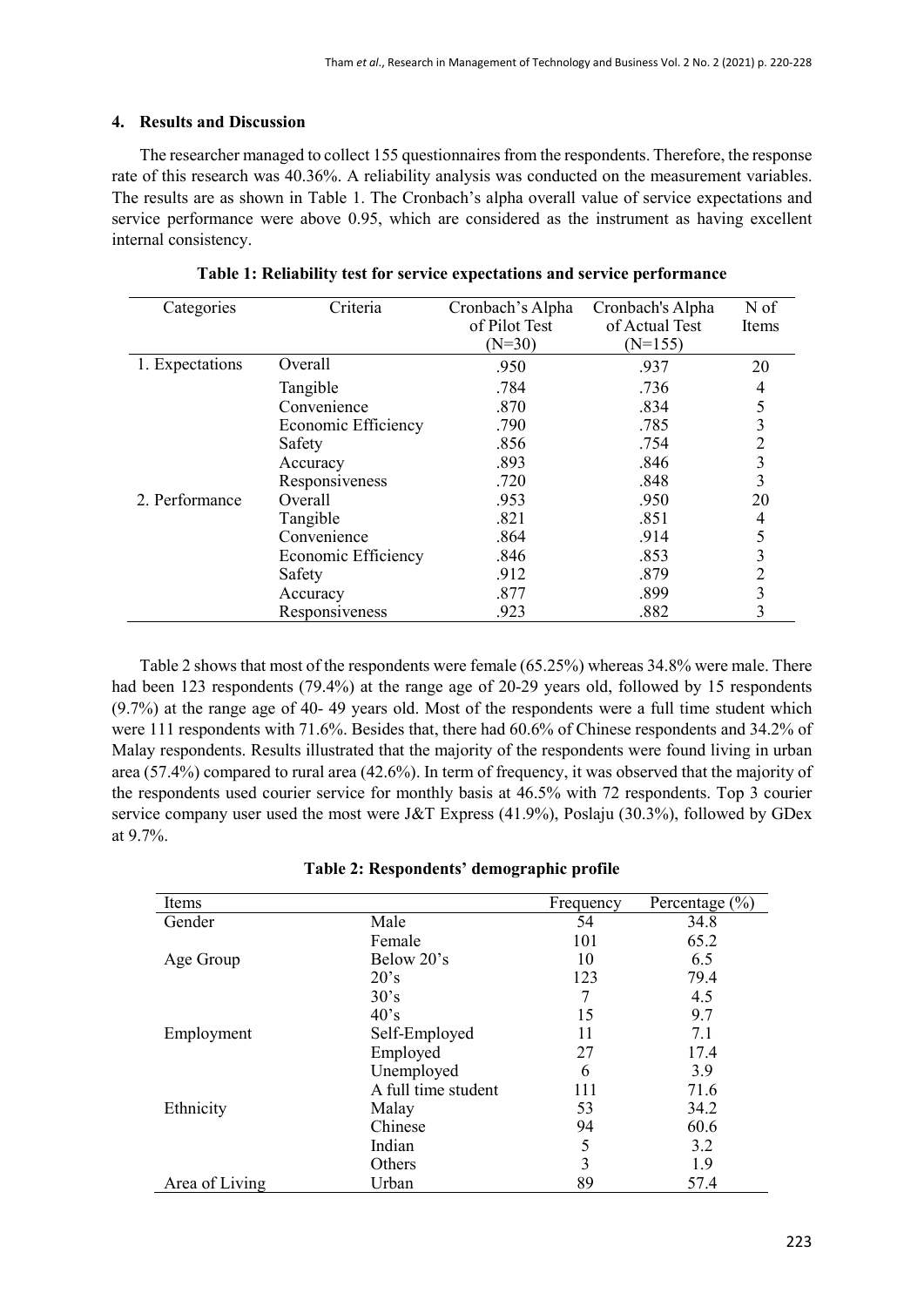|                            | Rural                  | 66 | 42.6 |
|----------------------------|------------------------|----|------|
| Frequency of using courier | Daily basis            |    | 3.2  |
| services                   | Weekly basis           | 21 | 13.5 |
|                            | Monthly basis          | 72 | 46.5 |
|                            | Few times a year       | 46 | 29.7 |
|                            | Once a year            | 11 | 7.1  |
| Courier service company    | Pos Laju               | 47 | 30.3 |
| used most                  | GDex                   | 15 | 9.7  |
|                            | <b>ABX</b> Express     |    | 4.5  |
|                            | <b>J&amp;T</b> Express | 65 | 41.9 |
|                            | <b>Skynet Express</b>  | 8  | 5.2  |
|                            | <b>DHL</b> Express     |    | 5.2  |
|                            | FedEx                  |    | 3.2  |

## 4.1 Service Expectations and Performance

| Table 3: Descriptive statistics data of service expectations and performance |  |  |  |
|------------------------------------------------------------------------------|--|--|--|
|------------------------------------------------------------------------------|--|--|--|

| Service dimension      | Expectations     |           | Performance |           |
|------------------------|------------------|-----------|-------------|-----------|
|                        | Standard<br>Mean |           | Mean        | Standard  |
|                        |                  | Deviation |             | Deviation |
| 1. Tangible            | 4.245            | 0.739     | 4.021       | 0.861     |
| 2. Convenience         | 4.348            | 0.730     | 4.077       | 0.871     |
| 3. Economic efficiency | 4.191            | 0.821     | 3.894       | 0.861     |
| 4. Safety              | 4.291            | 0.849     | 3.871       | 0.998     |
| 5. Accuracy            | 4.407            | 0.687     | 3.970       | 0.854     |
| 6. Responsiveness      | 4.271            | 0.738     | 3.901       | 0.864     |

Based on the results obtained in Table 3, the average mean score of service expectations was within the range of 4.191 (economic efficiency) to 4.407 (accuracy), whereas the standard deviation in the range of 0.687 to 0.849. In terms of specific attributes, the highest mean score at 4.484 was obtained from the attribute of accuracy "Accurate delivery by logistics service providers to address of shipment". Other than that, the average mean score for all the questions related to service performance were within the range of 3.871 (safety) to 4.077 (convenience), whereas the standard deviation in the range of 0.854 to 0.998. It was also found that the courier company had the highest service performance with their delivery schedule provided, which is in the attribute of convenience "The convenience of delivery schedule provided by logistics service providers" achieved the highest mean score at 4.135. The results also concluded that service expectations and service performance were in high level of central of tendency.

# 4.2 Service Quality Gap (SQG)

The researcher carried out the Service Quality Gap (SQG) Analysis to explore whether the performance of logistics providers fulfill the expectations of the users. According to Parasuraman *et al*. (2015), difference between the mean of the performance and expectation score evaluated to conduct service quality gap analysis. Table 4 demonstrated that SQG Analysis, while Table 5 demonstrated Top 3 Highest Gap Score in this study.

| Criteria            | <b>Overall Gap Score</b> | Level of Expectation  |
|---------------------|--------------------------|-----------------------|
| Tangible            | $-0.224$                 | Expectations not meet |
| Convenience         | $-0.271$                 | Expectations not meet |
| Economic efficiency | $-0.297$                 | Expectations not meet |
| Safety              | $-0.420$                 | Expectations not meet |

### **Table 4: Service quality gap analysis**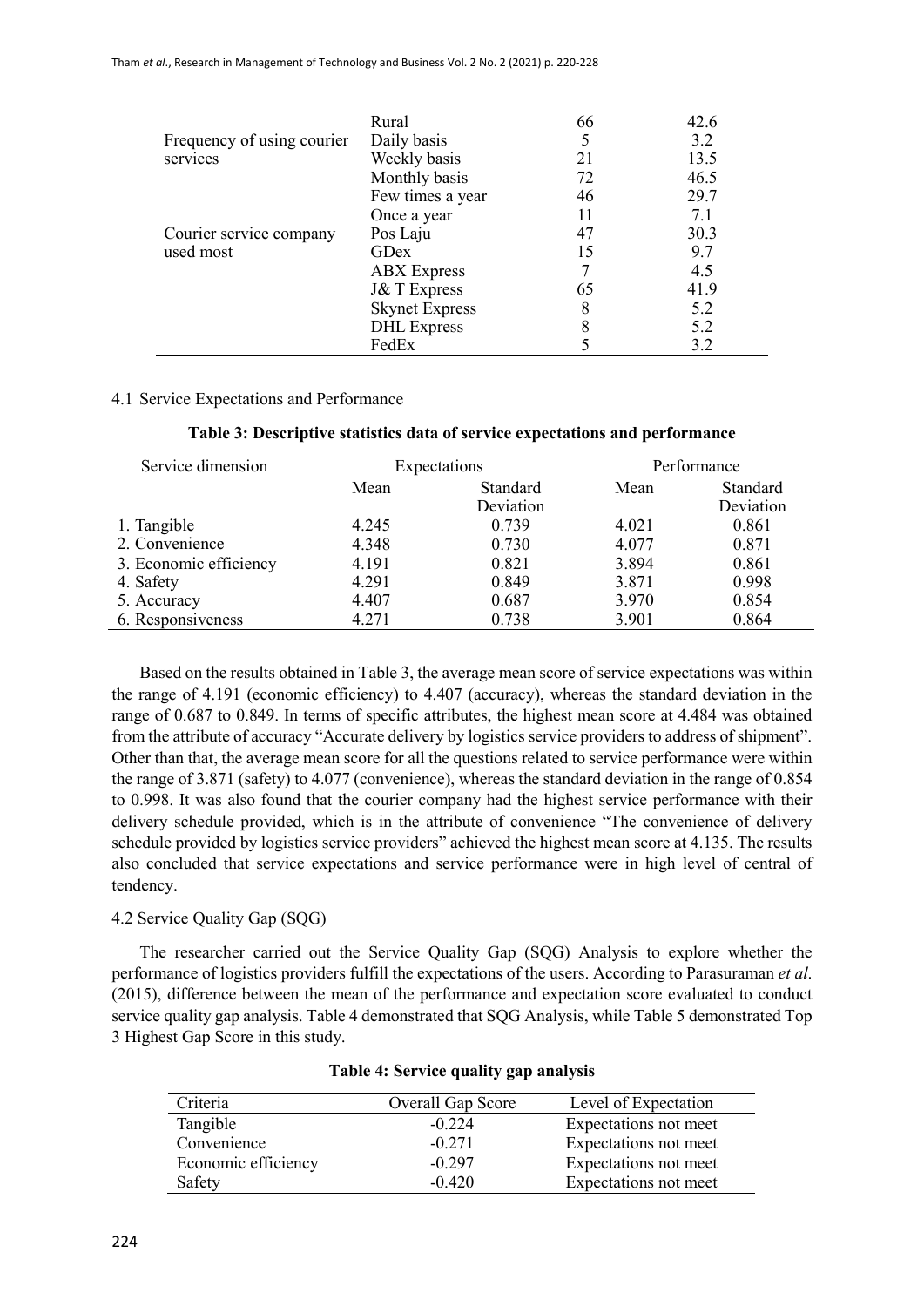| Accuracy           | $-0.437$ | Expectations not meet |
|--------------------|----------|-----------------------|
| Responsiveness     | $-0.370$ | Expectations not meet |
| <b>OVERALL SQG</b> | $-0.337$ | LOW                   |

According to the Table 4 above, all the service expectations of users were not met when all the gap scores of attributes were less than 0. Accuracy had the highest gap score (-0.437), followed by safety scored at -0.420, responsiveness at -0.370, economic efficiency at -0.297, convenience at -0.271 and tangible at -0.224. So the logistics service providers must take action to improve all the services performance especially their accuracy.

| Criteria       | <b>Attributes</b>                                   | Gap Score |
|----------------|-----------------------------------------------------|-----------|
| Responsiveness | The promptitude of customer service to complaint    | $-0.490$  |
|                | and resolution of the customers.                    |           |
| Safety         | Condition of items/ parcels delivered by logistics  | $-0.478$  |
|                | service providers.                                  |           |
| Accuracy       | Accurate delivery by logistics service providers to | $-0.465$  |
|                | address of shipment.                                |           |

**Table 5: Top 3 highest gap score**

The Top 3 Highest Gap Score were "The promptitude of customer service to complaint and resolution of the customers" with the gap score at -0.490, followed by "Condition of items/ parcel delivered by logistics service providers" (-0.478) and "Accurate delivery by logistics service providers to address of shipment" (-0.465). The users made their complaints through the social media and live chat when Internet became more reliable. They expected fast or immediate response from the LSPs, but the limited customer service cannot response too much of the consumers at the same time. Furthermore, due to Covid-19 pandemic, the number of consumers using the courier companies increased since that most of us online shopping to buy the daily suppliers. The accurate delivery by LSPs will be affected but the consumers expected their parcels can be delivered accurately.

This gave the expression that speed in resolving complaint and resolution were important in customer service besides the delivery accuracy by logistics service providers to address of shipment.

# 4.3 Level of Customer Satisfaction of The Logistics Services

In order to achieve the objective of this study, Consumer Satisfaction Index (CSI) assessed by the researcher based on the users' experience towards the logistics service providers' performance and their expectations on LSPs. Table 6 indicated the Overall CSI Score which was calculated using the formula below:

$$
CSI Score = \frac{\sqrt{Expectation \times Performance} + Performance}{2}
$$

| Criteria            | Overall CSI Score | Ranking |
|---------------------|-------------------|---------|
| Tangible            | 4.076             |         |
| Convenience         | 4.144             |         |
| Economic efficiency | 3.967             |         |
| Safety              | 3.973             |         |
| Accuracy            | 4.076             |         |
| Responsiveness      | 3.991             |         |

#### **Table 6: Overall CSI score by criteria of providers**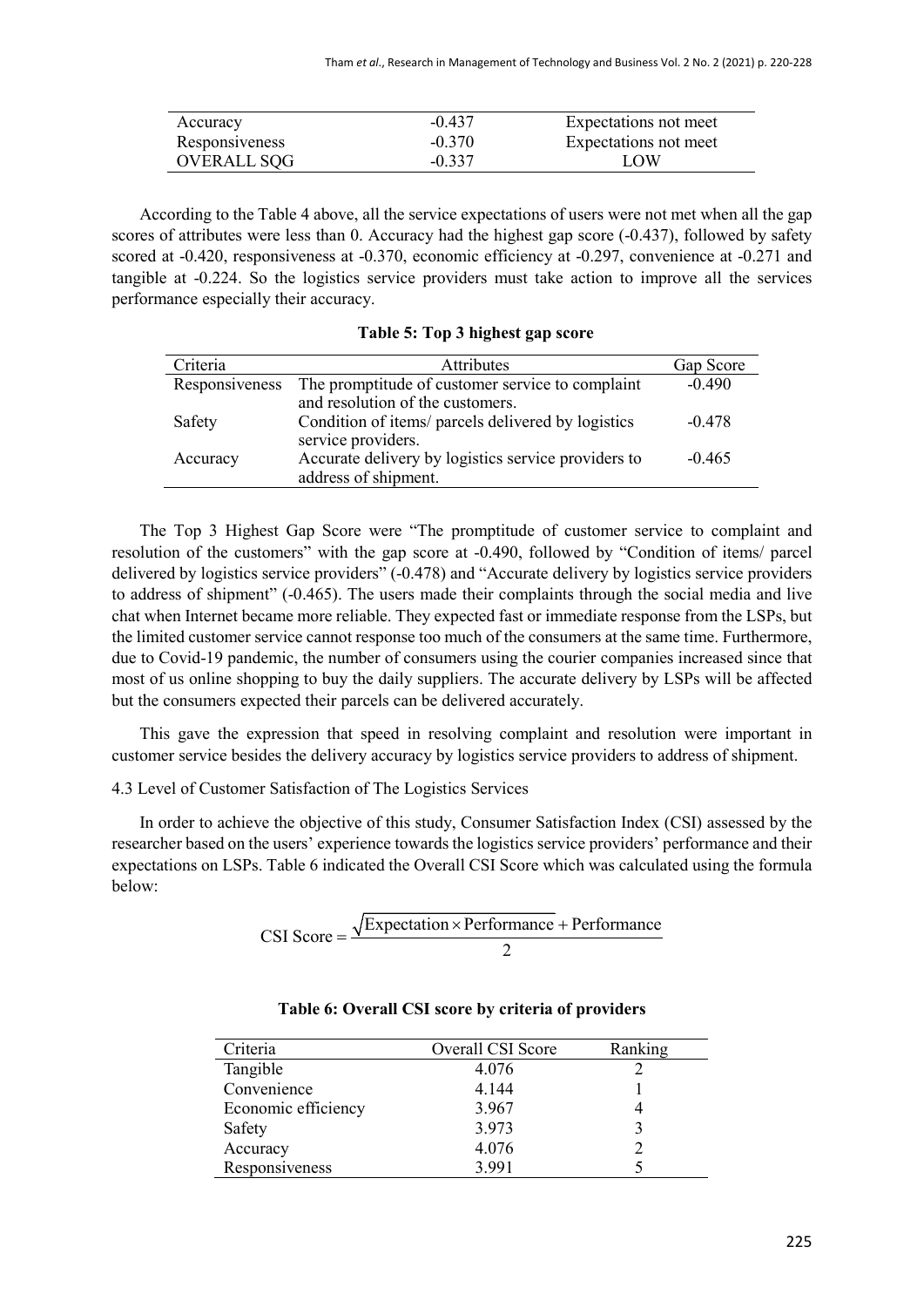According to Table 6, users were highly satisfied towards three of the criteria. Criteria of convenience topped the list with CSI score of 4.144, followed by tangible and accuracy with the same score (4.076). Meanwhile, the score for responsiveness was 3.991, safety was 3.973 and economic efficiency was 3.967. These CSI score representative that user were adequately satisfied with the criteria.

| Items                                                    | CSI Score |
|----------------------------------------------------------|-----------|
| Strengths                                                |           |
| The ease of tracking and tracing items via telephone and | 4.210     |
| Internet.                                                |           |
| Professional and standard of company's item packaging.   | 4.187     |
| The convenience of delivery schedule provided by         | 4.183     |
| logistics service providers.                             |           |
| Weaknesses                                               |           |
| Clear compensation policy.                               | 3.882     |
| The promptitude of customer service to complaint and     | 3.887     |
| resolution of the customers.                             |           |
| The promotion/ benefit to the regular customers.         | 3.934     |

|  | Table 7: Strengths and weaknesses of providers |  |  |  |  |
|--|------------------------------------------------|--|--|--|--|
|--|------------------------------------------------|--|--|--|--|

The survey also evaluated the CSI score among the 20 attributes. Based on Table 7 above, one of the attribute in convenience "The ease of tracking and tracing items via telephone and Internet" achieved the highest CSI score at 4.210. This reflected that the logistics service providers managed to provide an effective e-tracking system in their website to ensure that user can track the location of their parcel in anytime and anywhere without tracking by phone inquiry. Besides that, followed by the second highest CSI score at 4.187, the attribute of tangible "Professional and standard of company's item packaging". The packaging standards were important in order to ensure safety, quality and efficiency of the parcel. Generally, when users received their parcel in good condition, they will felt satisfaction and leave a good comment to the LSPs or sellers. Other than that, the attribute in convenience again had the third highest score at 4.183, which was "The convenience of delivery schedule provided by logistics service providers". Most of the courier company operated from Monday to Saturday, on 9.00 a.m. to 5.00 p.m., LSPs will make a call or the system will send a text to the receiver as their parcel were out of delivery.

Apart from convenience and tangible of LSPs, users also focused on the criteria of safety. One of the attribute "Clear compensation policy" scored the lowest at 3.882. Incidents are unpredictable, user will be perplexed if their parcel damaged or lost when the courier company does not provide a clear compensation policy. "The promptitude of customer service to complaint and resolution of the customers" in responsiveness scored second lowest (3.887), it was quite challenges to the courier company as the number of users and items delivered increased day by day. Third, followed by CSI score at 3.934, attribute in economic efficiency "The promotion/ benefit to the regular customers". Most of the courier companies does not rewarding regular customers to appreciate for they used the services provided continuously.

Hence, logistics service providers need to diversify their services and strategies operation plan to achieve the customer satisfaction in sequence to compete with peers and survive longer in the courier industry.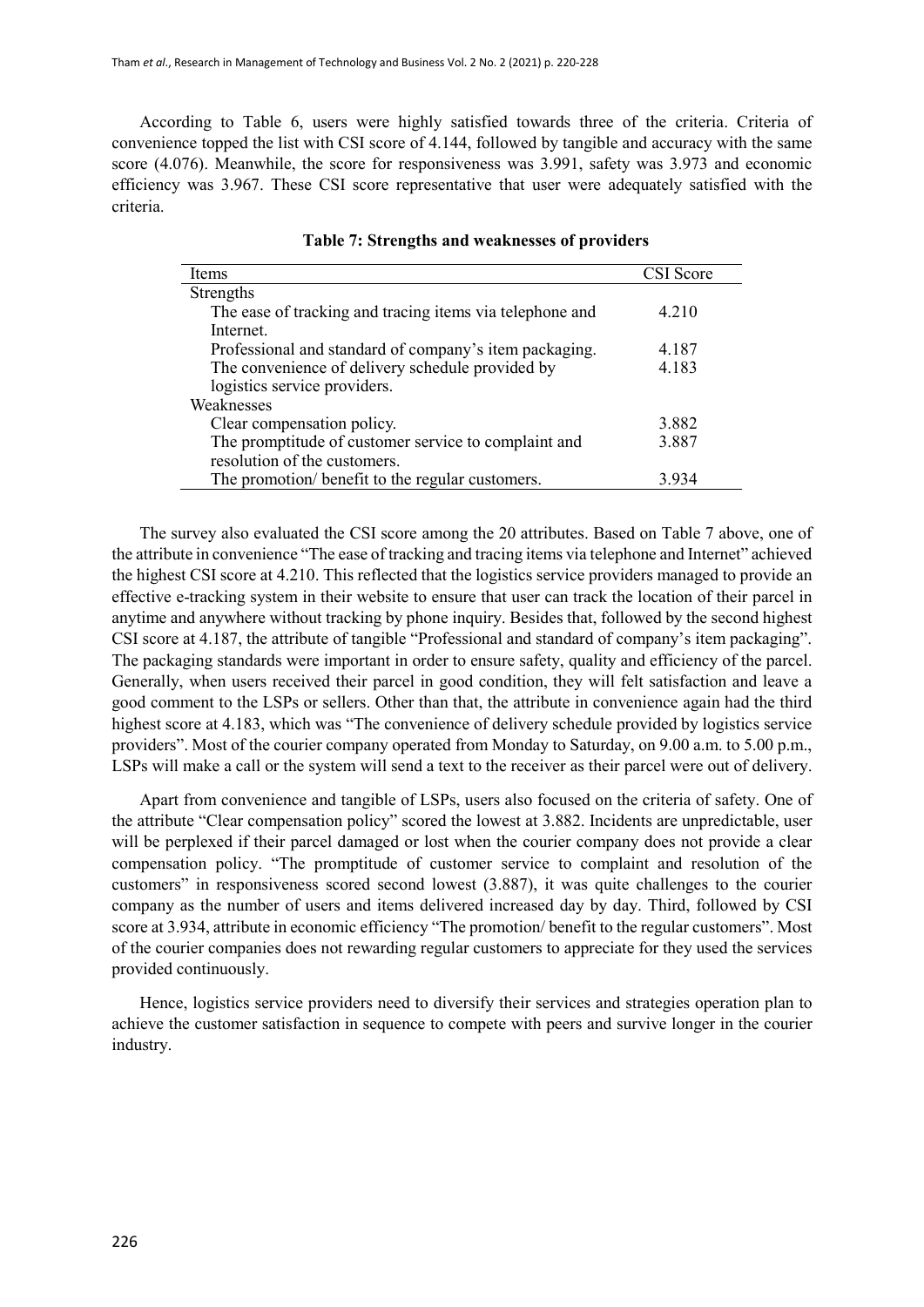### **5. Conclusion**

In summary, the Service Quality Gap (SQG) Analysis was used to identify the level of logistics providers' service performance, which indicated that all the service expectations of users were not met when all the gap scores of attributes were less than 0. This finding presented due to the higher overall gap score in accuracy, safety, responsiveness, economic efficiency, convenience and tangible. The overall SQG among service providers in Malaysia was at a low level of service performance. Low level of performance indicated that users had high expectations towards service providers but their performance cannot satisfy their needs.

Consumer Satisfaction Index (CSI) assessed by the researcher to identify the level of customer satisfaction of the logistics services. The results were significantly important to study which attributes of the providers achieved high or low level of performance. According to the results, the criteria that customers were satisfied most were convenience, followed by tangible and accuracy. Meanwhile, they were adequately satisfied with the criteria of responsiveness, safety and economic efficiency. The findings also displayed the main strengths and weaknesses of providers. Hence, logistics service providers must have their own strategies to overcome weaknesses and preserve strengths in order to survive longer in the market.

Further research can be conducted to improve our understanding on logistics providers' service performance. One of the suggestions is the future studies can carry out a longitudinal study. The researcher can increase the number of target respondents when time taken to collect the data is longer that will achieve better and accurate results. Besides using online survey questionnaire, the future research also could interview respondents. This may help the researcher to get better understanding about LSPs service performance.

#### **Acknowledgement**

This research is part of Technology & Innovation Management Focus Group activities in developing student competencies. Special thanks to the Faculty of Technology Management and Business and UTHM in general.

#### **References**

- Asfour, D. W. C., Haddad, K. L., Chow, H. K. H., & Lin, C. (2015). Assessing a cross-border logistics policy using a performance measurement system framework: The case of Hong Kong and the pearl river delta region. International Journal of Systems Science, 45(6), 1306–1320. https://doi.org/10.1080/00207721.2012.761468
- Caceres, R. (2015). Resilience through flexibility in transportation operations. International Journal of Logistics Research and Applications, 15(4), 215–229. https://doi.org/10.1080/13675567.2012.709835
- Chen, D., Tsou, V., & Lu, W. (2016). Intelligent logistics: Involving the customer. Computers in Industry, 81, 105–115. https://doi.org/10.1016/j.compind.2015.10.002
- Derfuss, A., & Tigu, G. (2018). The impact of the logistics management in customer satisfaction. Proceedings of the International Conference on Business Excellence, 12(1), 407–415. https://doi.org/10.2478/picbe-2018- 0036
- Dick, R. K., & Basu, P. (2014). Identification and evaluation of supply chain flexibilities in indian FMCG Sector Using DEMATEL. Global Journal of Flexible Systems Management, 15(2), 91–100. https://doi.org/10.1007/s40171-013-0050-9
- Ellinger, M. J., Kam, B. H., & Lalwani, C. S. (2014). Operational routines and supply chain competencies of Chinese logistics service providers. International Journal of Logistics Management, 23(3), 383–407. https://doi.org/10.1108/09574091211289237
- Glenn R. S. & Carter, C. (2019). Operating Performance Effects of Service Quality and Environmental Sustainability Capabilities in Logistics. Journal of Supply Chain Management, 55(3), 68–87. https://doi.org/10.1111/jscm.12185